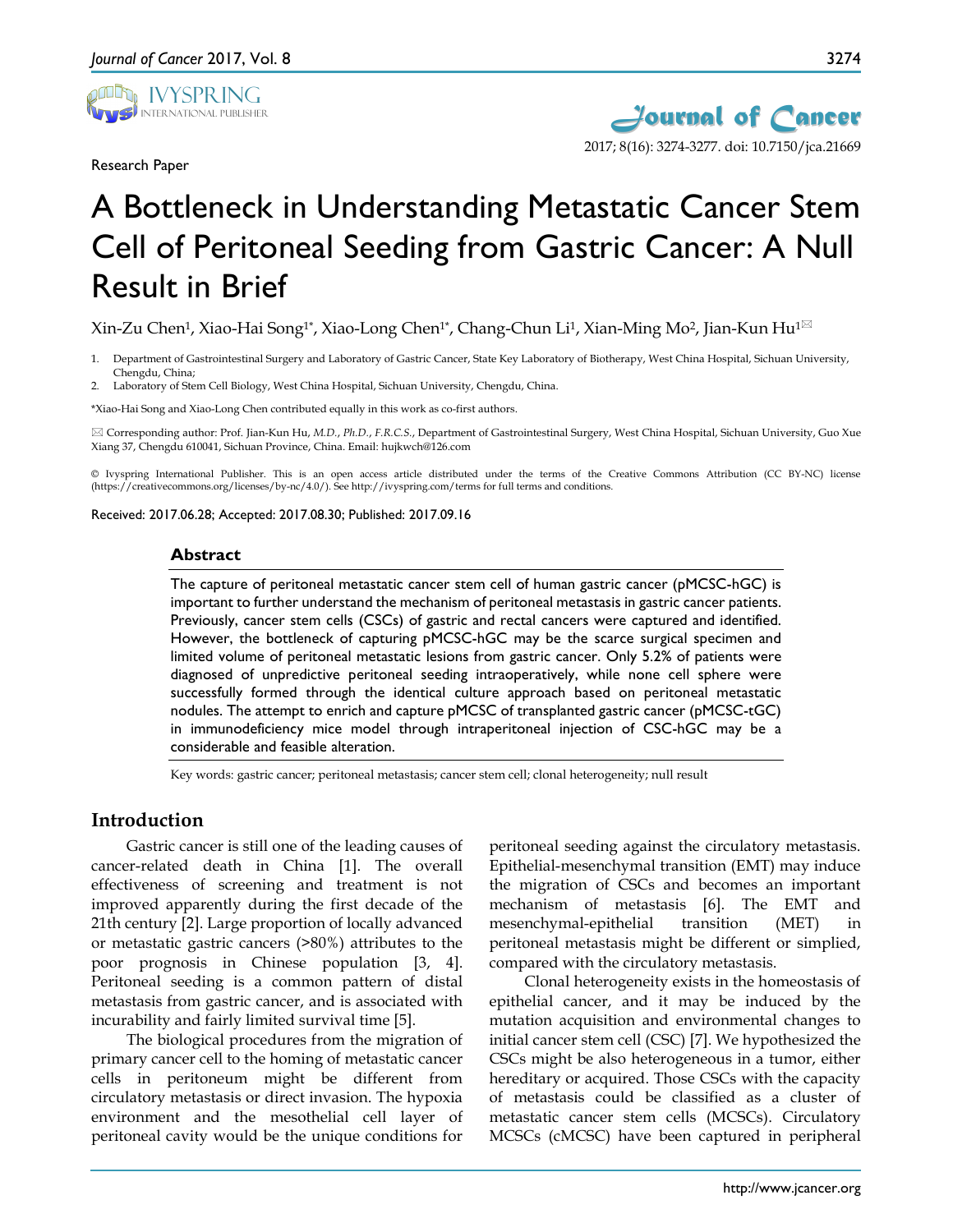blood of solid tumor patients, such as gastric cancer [8]. However, till now, we didn't find a report of capturing and identifying peritoneal MCSCs of human gastric cancer (pMCSC-hGC) in the literatures of the PubMed database.

Previously, we have already captured and identified the cancer stem cell-like cells of human gastric cancer (CSC-hGC) and rectal cancer (CSC-hRC) from tumor tissues, and get successful subculture for subsequent experiments [8-10]. CSC-hGC and CSC-hRC carrying CD44 and CD54 surface markers, the putative biomakers of CSCs [11], had the capacity of self-renewal and differentiation to epithelial cells. Compared to circulatory metastasis, cancerous nodules of peritoneal metastasis may have similar features of primary solid tumors. Thus, we designed to capture the pMCSC-hGC through the identical methods [8, 9, 12], in order to subsequently identify the difference of biological behaviors between pMCSC-hGC and CSC-hGC.

# **Materials and Methods**

# **Specimen collection**

The surgical patients with gastric cancer in West China Hospital, Sichuan University were assessed about the eligibility during the 2014. If the preoperative radiology indicated intuitional and even bulky peritoneal metastasis  $(CP+)$ , the patients were excluded because of inability to collect seeding tumors. In this case, the chemotherapy was recommended instead of laparotomy or laparoscopy. Those patients with predictively resectable diseases (cTxNxM0) were given laparotomy or laparoscopy. Only occasional and unpredictive findings of peritoneal metastasis were eligible to collect the peritoneal seeding nodules intraoperativley. The classification system of peritoneal metastasis in gastric cancer patients was described elsewhere [5]. After the confirmation of adenocarcinoma involved through the intraoperative frozen section, the suspicious nodules (≤3) were additionally dissected from parietal peritoneum, mesentery or omentum without major iatrogenic injury. The fat tissues were picked up from the harvested cancerous nodules in vitro as

completely as possible.

### **Cell culture**

The methods to capture pMCSC-hGC were specified elsewhere idential to CSC-hGC [8]. In this experiment, the harvested cancerous nodules were washed 5 times using PBS with 10% Penicillin-Streptomycin solution (HyClone, US). The specimens were cut into pieces and digested with IV collagenase for 30-60 minutes in the incubator at 37℃. Cell suspension were collected after filtered by 70-um filter. After centrifugation with a speed of 1000r/min for 5 minutes, cell sedimentation was collected and cultured in serum-free medium in  $CO<sub>2</sub>$  incubator at 37℃. After 3-4 weeks, if some cancer cells grew to form spheres in culture, it was considered that pMCSC-hGCs might be enriched and identification was further required.

## **Ethics**

This investigation was approved by the Biomedical Ethical Committee of West China Hospital [8], experiments were performed in accordance with the principles of Declaration of Helsinki. All the surgical patients were preoperatively given informed consent on tissue donation in scientific investigations.

# **Results**

In the 2014, in total 192 gastric cancer patients were operated in a surgical group in West China Hospital. Ten patients (5.2%) were diagnosed of unpredictive peritoneal seeding intraoperatively, classified as 2 P1 diseases and 8 miliary P2/P3 diseases (Figure 1). Those miliary P2/P3 diseases were eligible to collect peritoneal or omental cancerous nodules intraoperatively. The median survival time of this group was 6.5 (range 3-13) months. Digestion of peritoneal cancerous nodules and culture was performed in the eight cases. However, we finally failed to form cell sphere through the identical culture approach in the patients with peritoneal seeding (Table 1). These null results made the attempt to capture pMCSC-hGC interrupted.

**Table 1.** Basic information of patients with peritoneal seeding (miliary P2/P3).

| Patients       | Hospitalization ID | <b>Sex</b> | Age $(y)$ | Site       | TNM stage           | Grade          | Survival time (m) | <b>Sphere formation</b> |
|----------------|--------------------|------------|-----------|------------|---------------------|----------------|-------------------|-------------------------|
|                | 0013525222         | Male       | 44        | <b>UML</b> | $sT4aN+M1$ , $pP3$  | G <sub>3</sub> |                   | No                      |
| 2              | 0013550174         | Male       | 65        | ш.         | $sT4aN+M1$ , p $P2$ | Gx             | 6                 | No                      |
| 3              | 0011894353         | Male       | 72        | U          | $sT4aN+M1$ , $pP3$  | G <sub>2</sub> |                   | No                      |
| $\overline{4}$ | 0014430396         | Male       | 43        | <b>UML</b> | $sT4bN+M1$ , $pP3$  | Gx             | 6                 | N <sub>0</sub>          |
| 5              | 0014491603         | Female     | 63        | UML        | $sT4bN+M1$ , $pP3$  | G <sub>3</sub> |                   | N <sub>0</sub>          |
| 6              | 0014447629         | Male       | 68        | UM         | $sT4aN+M1$ , $pP2$  | Gx             |                   | No                      |
| 7              | 0014672251         | Female     | 68        | М          | $pT4bN3bM1$ , $pP2$ | G <sub>3</sub> | 13                | N <sub>0</sub>          |
| 8              | 0000428648         | Male       | 41        | МL         | $sT4aN+M1$ , $pP3$  | Gx             | 12                | No                      |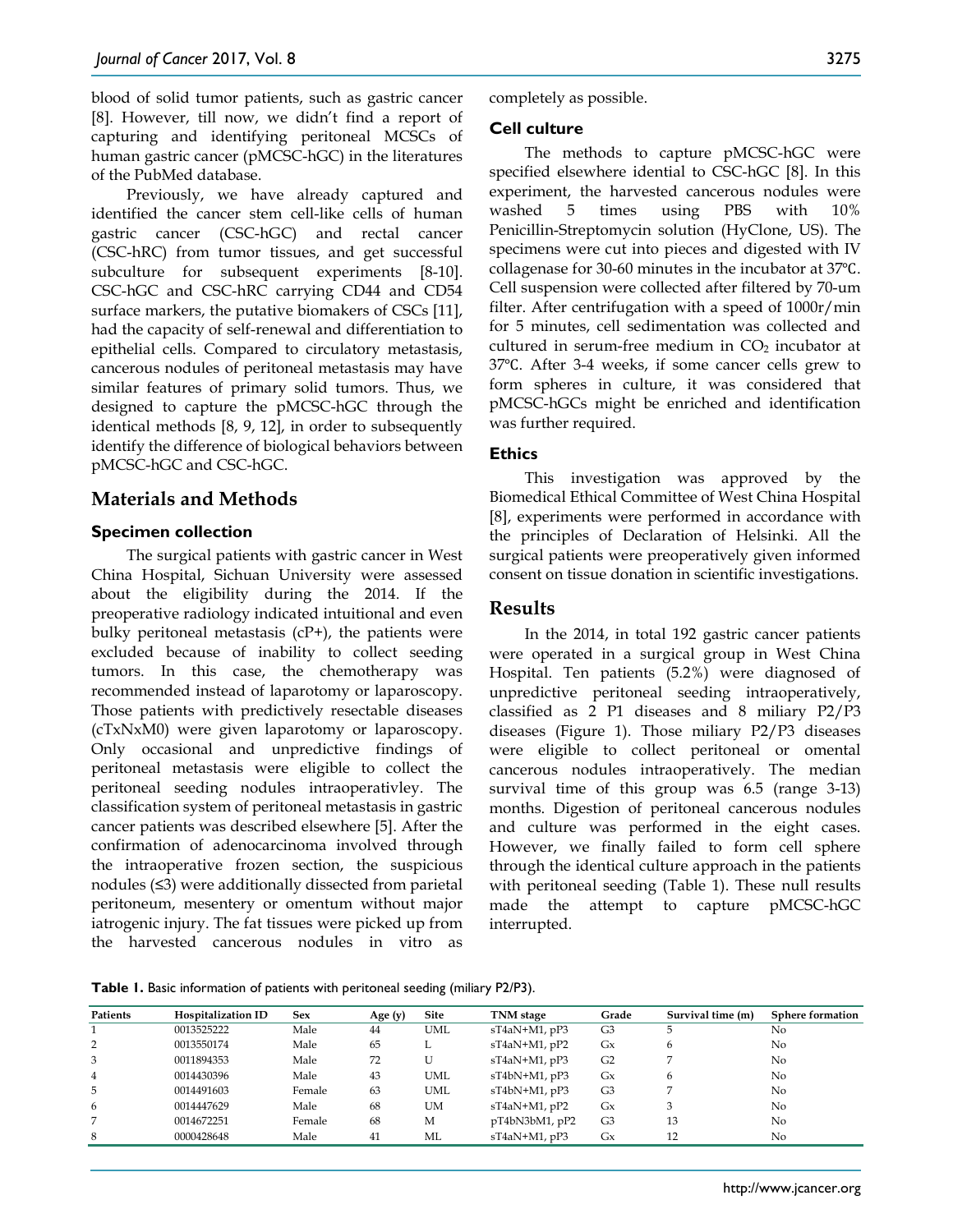

**Figure 1.** Miliary seeding tumors of gastric cancer patients.

**Table 2.** The cancer stem cell-based hypotheses of peritoneal metastasis from gastric cancer.

| <b>Status</b>                | Site / stage                                    | Cells             | <b>Steps</b> | Potential mechanisms                                                  |
|------------------------------|-------------------------------------------------|-------------------|--------------|-----------------------------------------------------------------------|
| Primary cancer of stomach    | Mucosa / T1                                     | CSC cluster       | Step 1       | Hypothesis of "apoptosis remission"                                   |
|                              | Serosa / T4                                     | CSC high-invasive | Step 2       | Hypothesis of "EMT"                                                   |
| Free cancer cells or spheres | Peritoneal cavity / M1, CY1                     | pMCSC             | Step 3       | Hypothesis of "seed"                                                  |
|                              | (hypoxia enviroment)                            |                   |              | Hypothesis of "EMT"                                                   |
|                              |                                                 | pMCSC             | Step 4       | Hypothesis of "anoikis"                                               |
| Seeding cancer of peritoneum | Peritoneum / M1, P1<br>(mesothelial cell layer) | pMCSC             | Step 5       | Hypothesis of "soil"<br>Hypothesis of "homing"<br>Hypothesis of "MET" |
|                              |                                                 | pMCSC             | Step 6       | Hypothesis of "niche"<br>Hypothesis of "dormancy"                     |
|                              | Adjacent organs / M1, P1                        | pMCSC             | Step 7       | Hypothesis of "EMT"                                                   |

**Abbreviations:** CSC, cancer stem cell; EMT, epithelial-mesenchymal transition; MET, mesenchymal-epithelial transition; pMCSC, peritoneal metastatic cancer stem cell.

# **Discussion**

To our knowledge, this was the first report on the attempt to capture pMCSC-hGCs. However, the null results made our attempt to capture pMCSC-hGC interrupted, although the original methods were able to capture CSC-hGC and CSC-hRC. Therefore, we reported our experiences with null results in brief, in order to draw attention to recognize the difficulty in capturing pMCSC-hGCs.

Certain theoretical and practical difficulties in achieving the capture need consider. With the improvement of the precise preoperative staging through radiological approaches, the most of the gastric cancer patients with bulky peritoneal seeding can be diagnosed and prevented from a unnecessary laparotomy. Although P2/P3 diseases were found in 8 patients, the cancerous lesions were shaped as miliary and minor (Figure 1). The volume of collected peritoneal or omental nodules was quite limited. Additionally, the collected tumor tissues were more likely to be contaminated with adjacent non-cancerous tissues. Therefore, the proportion of pMCSC-hGC was speculated to be less than that of CSC-hGC, as it should be a bottleneck of capturing and further understanding pMCSC-hGC.

The basic theory of peritoneal seeding should be the seed-soil hypotheses [13-15]. First, the high-invasive subpopulation of CSCs may penetrate the serosa through EMT machenism and become free and potential pMCSCs in the peritoneal cavity. Before homing in the peritoneum, the anoikis may happen in the free cancel cells to select pMCSC survivors, which are even able to protect the non-stem cells [16-18]. Compared to circulatory spread of cMCSCs, the EMT procedure was simplied in the peritoneal metastasis, from dropping off into the hypoxia environment to direct cross-talk with the micro-environment of peritoneum. The cadherin switch phenomenon is the principal molecular event in the EMT [19, 20], and may appear opposite at the beginning and the ending of peritoneal metastais. Therefore, it was supposed that the peritoneal metastasis of gastric cancer might be multistep and several mechanisms might be potentially involved in the whole procedure (Table 2) [21, 22].

Alternatively, we hypothesize it is possible to enrich the pMCSC via a transplanted tumor model, i.e. intraperitoneal injection of CSC-hGC in immunodeficiency mice. In this case, the transplanted intraperitoneal tumors may have greater volume of lesions and higher proportion of pMCSCs. Therefore,